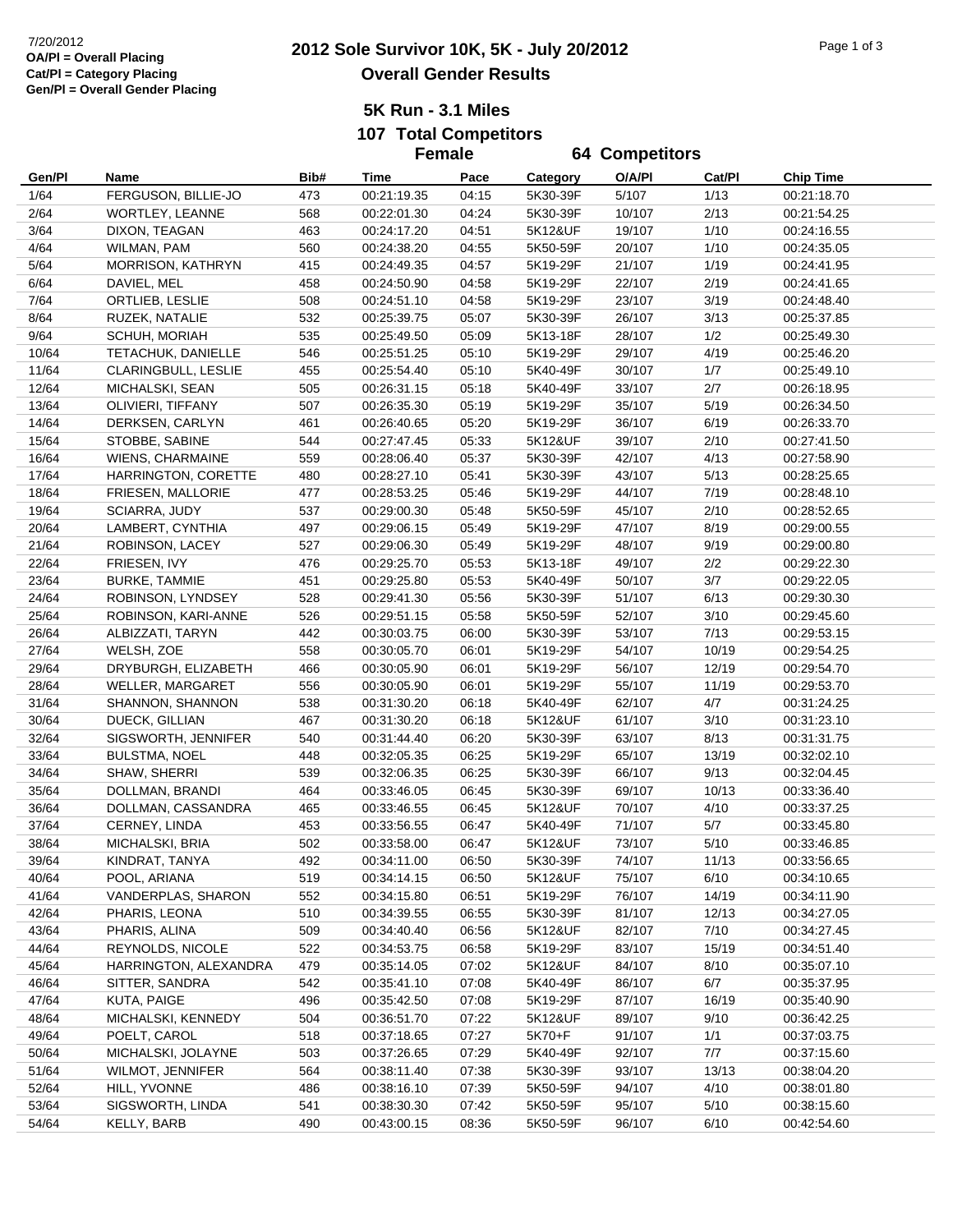## **2012 Sole Survivor 10K, 5K - July 20/2012** 7/20/2012 Page 2 of 3 **Overall Gender Results**

## **5K Run - 3.1 Miles107 Total Competitors**

|        |                       |      | Female      |       | <b>64 Competitors</b> |         |        |                  |  |
|--------|-----------------------|------|-------------|-------|-----------------------|---------|--------|------------------|--|
| Gen/Pl | <b>Name</b>           | Bib# | Time        | Pace  | Category              | O/A/PI  | Cat/PI | <b>Chip Time</b> |  |
| 55/64  | <b>WILSON, ANNE</b>   | 566  | 00:43:03.10 | 08:36 | 5K60-69F              | 97/107  | 1/2    | 00:42:57.40      |  |
| 56/64  | DYKSTRA, KAREN        | 471  | 00:44:09.15 | 08:49 | 5K50-59F              | 98/107  | 7/10   | 00:43:58.40      |  |
| 57/64  | <b>JENSEN, DONNA</b>  | 600  | 00:44:09.40 | 08:49 | 5K50-59F              | 99/107  | 8/10   | 00:43:58.60      |  |
| 58/64  | TYLER, DARLA          | 550  | 00:44:10.15 | 08:50 | 5K50-59F              | 100/107 | 9/10   | 00:43:54.25      |  |
| 59/64  | PITT. MICHELE         | 516  | 00:49:14.55 | 09:50 | 5K50-59F              | 101/107 | 10/10  | 00:49:00.95      |  |
| 60/64  | THRESHER, ANN         | 547  | 00:49:14.60 | 09:50 | 5K60-69F              | 102/107 | 2/2    | 00:49:02.00      |  |
| 61/64  | <b>WILMOT, LIBBEY</b> | 565  | 01:14:22.60 | 14:52 | 5K12&UF               | 103/107 | 10/10  | 01:14:14.60      |  |
| 62/64  | HILL, KRISTA          | 484  | 01:15:10.95 | 15:02 | 5K19-29F              | 104/107 | 17/19  | 01:14:54.55      |  |
| 63/64  | HILL, LAURA           | 485  | 01:15:13.60 | 15:02 | 5K19-29F              | 105/107 | 18/19  | 01:14:57.55      |  |
| 64/64  | HILL, JESSICA         | 482  | 01:15:34.90 | 15:06 | 5K19-29F              | 106/107 | 19/19  | 01:15:16.45      |  |
|        |                       |      |             |       |                       |         |        |                  |  |